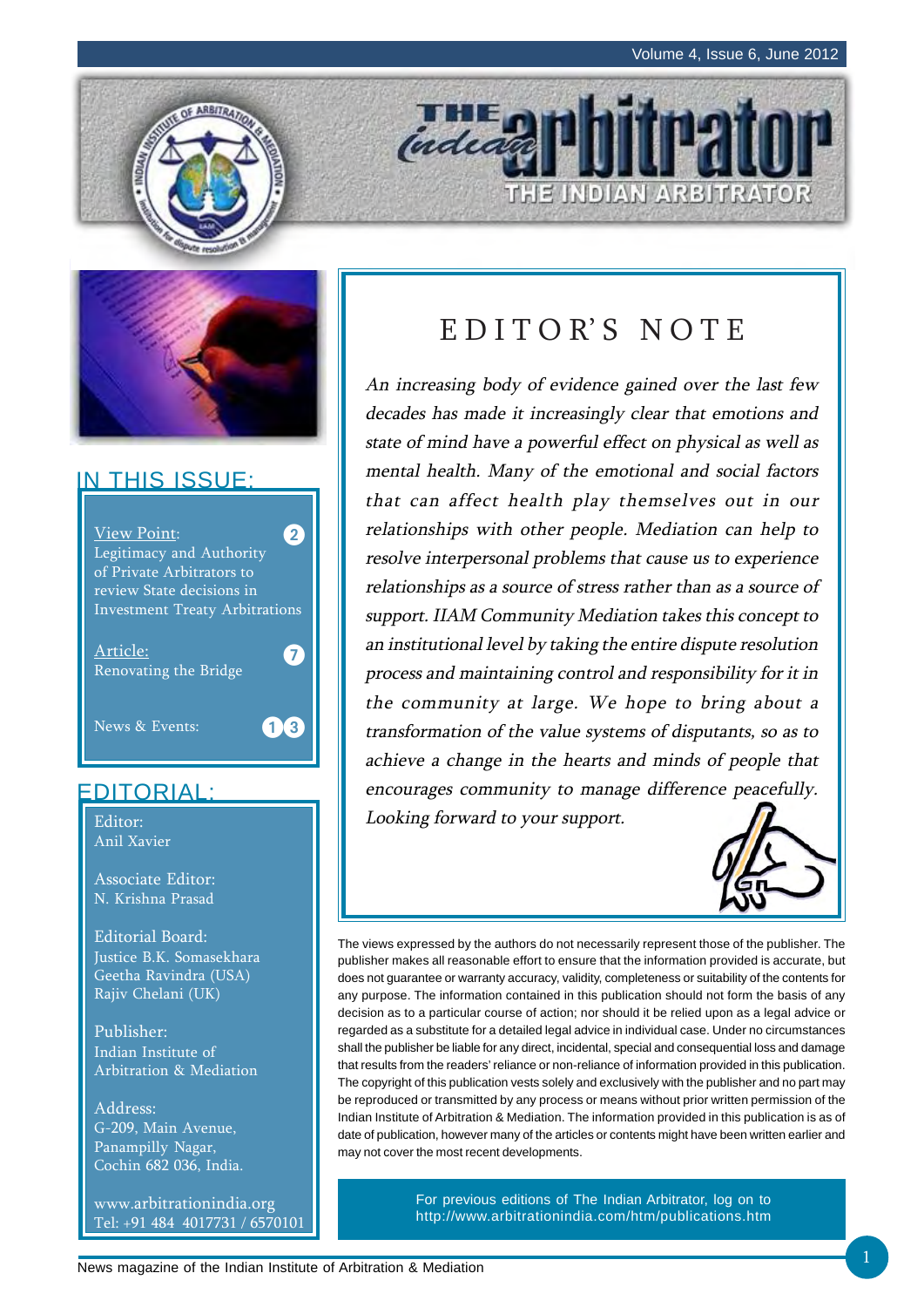

# Legitimacy and Authority of Private Arbitrators to review State decisions in Investment Treaty Arbitrations : UMANG SINGH

The concept of investor state arbitration hasn't gone too well in public domain as both its legitimacy as well as conduct is being criticized. It has been regularly argued that investment arbitration involves potential public interest, which distinguishes it from commercial arbitrations between private parties. The author analyses the realm of investment treaty arbitration and proposes that there should be a separate uniform global mechanism for review of the awards instead of following a treaty by treaty approach.

### Introduction

The world has changed significantly in the past few decades and so has the investment regimes. Foreign capital to countries has enormously increased benefitting both the investor and nations States.1 However, the biggest fear for foreign investors remains the security of their investments and enforcement of their legal rights against nation States. This has led to the establishment of rather unique method of dispute settlement, which we often refer as Investor-State arbitration. The States have concluded various BITs<sup>2</sup> and MITs which establishes a safe environment for investors allowing them to assert their legal rights and assures them that any disputes of investor against the nation State will be settled by arbitration proceedings unlike local courts of the State or by conventional diplomatic protection.3 This is in contrast with the well-settled principle of sovereign immunity under international law in which the disputes between the States and private parties are resolved through diplomatic protection and the State of the aggrieved private party brings the claim on behalf of the investor.4 The concept of Investor State arbitration hasn't gone too well in public domain as both its legitimacy as well as conduct is being

#### (Footnotes)

1 UNCTAD in its World investment report 2010 expects the FDI inflows to reach 1.2 trillion US\$ by 2010. See,http://www.unctad.org/ Templates/WebFlyer.asp?intItemID=5539&lang=1 last viewed 15.09.11.

2 BITs often referred as Bilateral Investment treaties between two countries are a document underlying the conditions for investment by private companies into foreign jurisdictions. There are more than 2000 bilateral treaties have been concluded. For list of these treaties kindly visit, http://icsid.worldbank.org/ICSID/FrontServlet last viewed 17.09.11.

 $\rm{^{3}}$  Chapter 11 on NAFTA has encouraged investment treaty arbitration as a method of dispute resolution. Kindly see, http://www.naftasec-alena.org/en/view.aspx?conID=590&mtpiID=142 for the full legal text. Last viewed 17.09.11.

 $^4$ Hazel Fox, *The Law of State Immunity*,  $2^{\text{\tiny nd}}$  edition,  $\text{Oxford}$ International Law library, Oxford, 2008 at 26.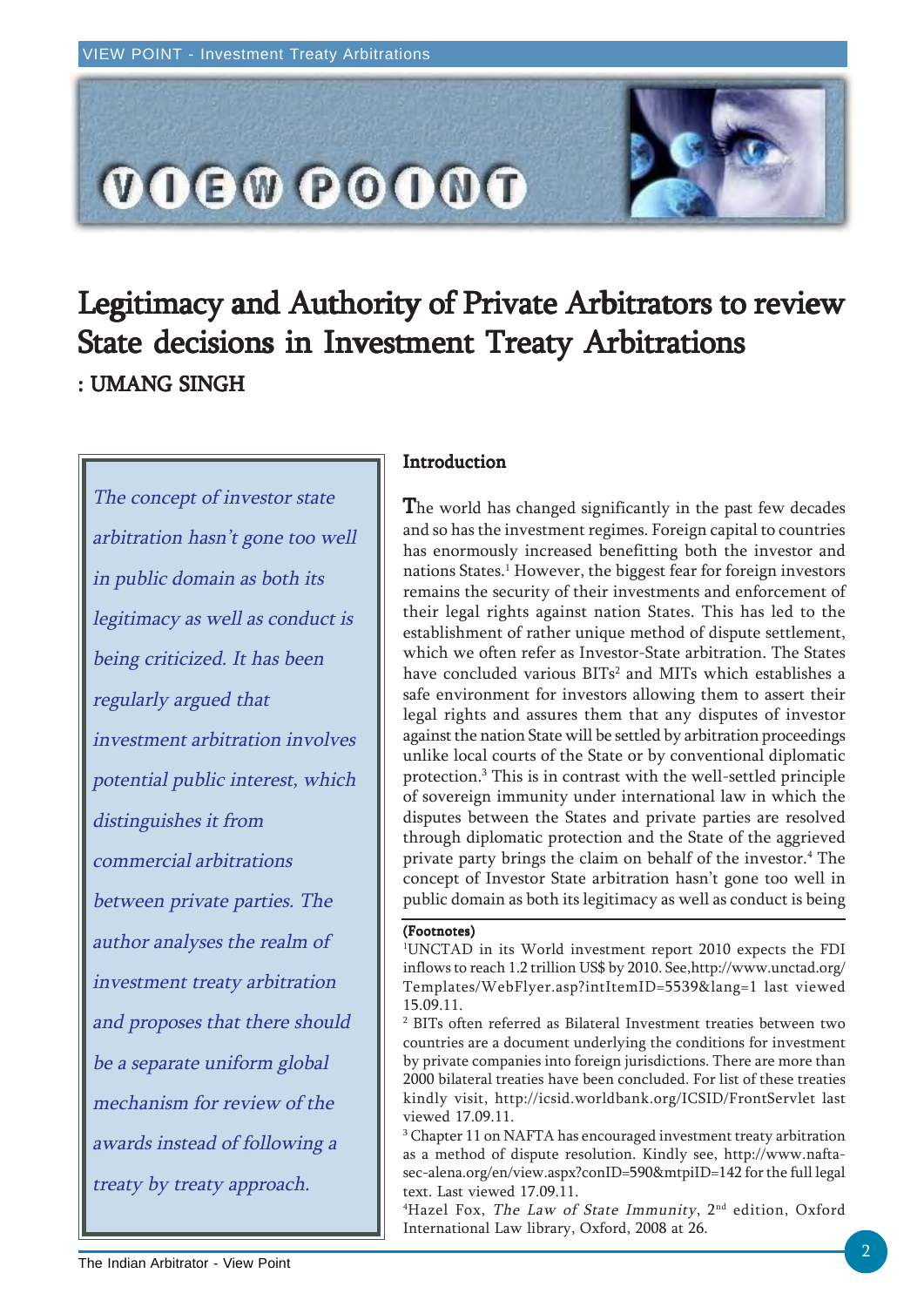

criticized. It has been regularly argued that investment arbitration involves potential public interest, which distinguishes it from commercial arbitrations between private parties.<sup>5</sup> There is a belief that this process of arbitration favours the developed countries and consequently developing countries pay a heavy price and are either withdrawing from such arbitrations or considering ways to eliminate them.<sup>6</sup> There are two major criticism of Investor State arbitrations, firstly, those set of people who acknowledge investment arbitrations as a method of dispute settlement but questions its transparency in lieu of hefty public interest involved as well as the consistency of decisions given by arbitrators. Secondly, those people who question the very legitimacy of investment-treaty arbitration and arbitrators as to what authority do they have in binding a State to their awards<sup>7</sup>. This essay analyses the realm of investment treaty arbitration, the question of its legitimacy and stresses on the difference between investment treaty arbitration from commercial arbitration to argue that there is substantial amount public interest involved in such arbitration thus, it needs to be conducted differently and there should be a separate uniform global mechanism for review of the awards instead of following a treaty by treaty approach.

### Development of Investment Treaty Arbitration:

In event of globalisation, the foreign investments have increased enormously and the countries have negotiated multiple investment treaties to create a uniform and safe environment for foreign investors<sup>8</sup>. Both developed and developing nations adopts various strategies to attract foreign investments such as fiscal incentives, tax rebate etc. Investment treaty is one of the methods to lure capital from private investors. These treaties have a rather unique form of dispute settlement i.e. arbitration. It provides the investors with the direct cause of action against the State in case of breach of any obligation of the State against investors e.g. expropriation. Thus, it safeguards the substantive rights of the investors against the actions of State parties. Unlike in conventional International law the investor does not have to depend upon their parent State to pursue claims in the International Court of Justice. This also further creates problems for the investors because the remedy available in such claim is financial compensation and in many cases the investors might have to pursue litigation in the capital importing State.<sup>9</sup> Investment treaty arbitration claims have significantly increased in the past few decades in which investors have filed more than 319 claims majority of which is against third world countries.<sup>10</sup> The dispute in investment treaty arbitration is settled either by ad-hoc arbitration for e.g.

### (Footnotes)

<sup>5</sup> Ruth Teitelbaum, A Look At Public Interest In Investment Arbitration: Is It Unique? What Should We do About It? (2010), via Hein Online.

6 Susan D. Franck, Development and Outcome of Investment Treaty Arbitration, Harvard international law review, vol.50, no. 2, 2009 via Hein online.

7 Rudolf Dolzer, Comments on Treaty Arbitration and International Law, pg 894-904.Online at http://www.arbitrationicca.org/media/0/12112122718320/congress\_2006\_toc.pdf Last viewed 16.09.11.

8 Supra note 2.

9 Supra note 4.

10 See, ICSID Annual Report 2010, http://icsid.worldbank.org/ICSID/FrontServlet?requestType=ICSIDPublicationsRH& actionVal=ViewAnnualReports&year=2010\_Eng last viewed 17.09.11.



## **Are you interested to promote Mediation Clinics?**



Indian Institute of Arbitration & Mediation welcomes you to take part in an exiting attempt of social transition to make our world a safe, sustainable, peaceful and prosperous place to live. Make an important contribution by adopting or supporting Community Mediation Clinics in India.

**For details visit www.communitymediation.in**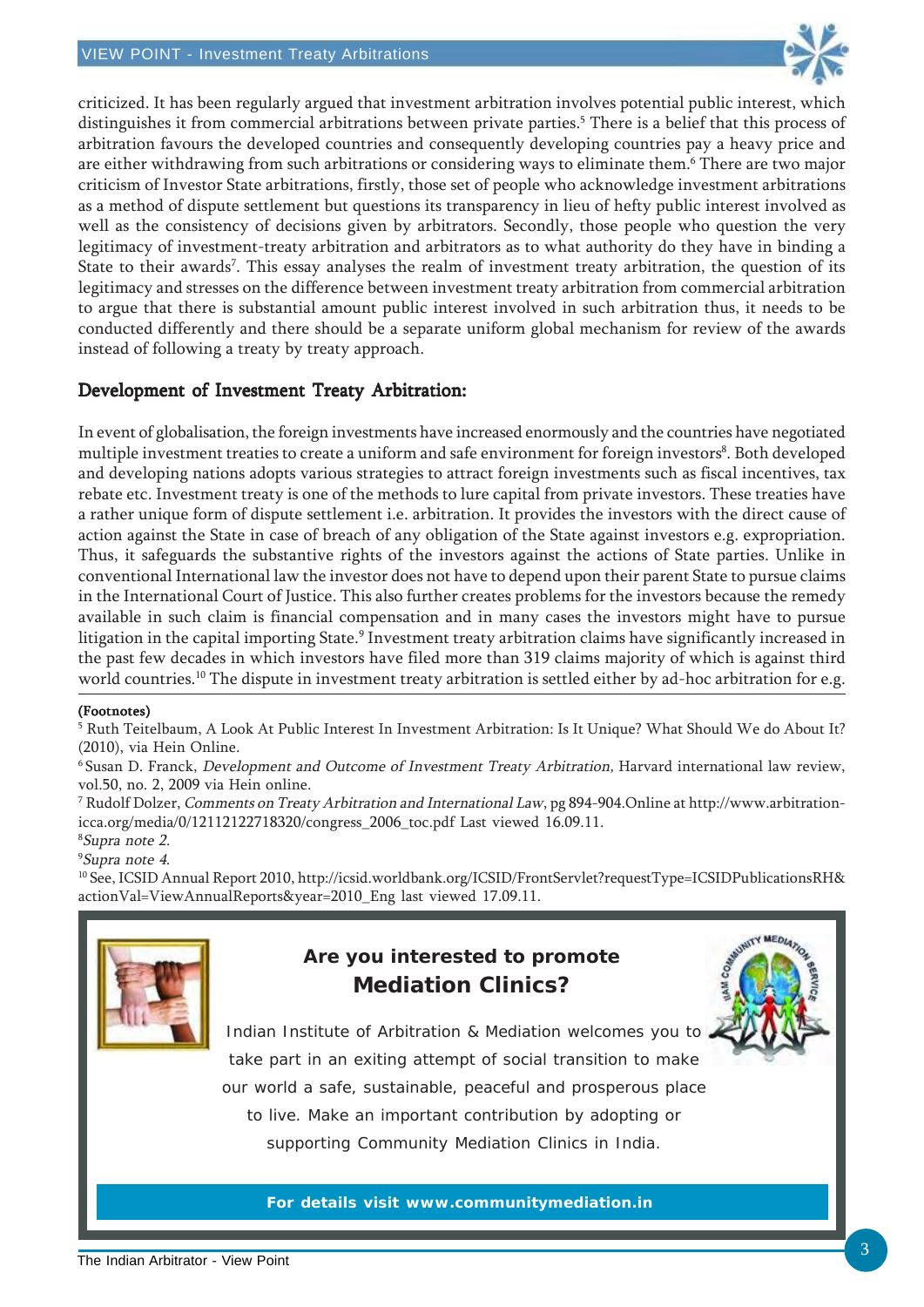

adopting UNCITRAL rules or by submitting the dispute to World Bank Tribunal ICSID. In some cases options are also available to settle the dispute through ICC or Stockholm Chamber of Commerce.11 In ad-hoc arbitration the parties select their arbitrators and the arbitrators chose the presiding arbitrator whereas in arbitration through ICSID the arbitration request is submitted to ICSID and the tribunal oversees all the procedural aspects of arbitration.

### Legitimacy of Investment Treaty Arbitration: Legitimacy of Investment Treaty Arbitration:

The methodology of resolving investment dispute of States by arbitration has not gone too well with national legalists and NGOs. The accountability of arbitrators, transparency of proceedings and established judicial principals questions the democratic character of these arbitrations.<sup>12</sup> In order to understand the genesis of these criticisms we need to distinguish the investment treaty arbitration from commercial arbitration. In commercial arbitrations "the source of consent of arbitration generally is the arbitration clause".13 But in investment treaty arbitration the consent of the State is derived from the respective investment treaty with other contracting State such as USA-Singapore BIT. The investors are not parties to the treaty but in fact beneficiaries. Thus, investment treaty arbitration is often termed as "arbitration without privity" because there is no direct contract between investors and State.14 One of the significant differences of investment treaty arbitration from commercial arbitration is the nature of disputes, which it addresses. Unlike commercial arbitrations where the dispute generally is with regard to breach of international commercial contract, the investment treaty arbitration has larger implications. Majority of the investment treaty arbitrations are concerned with actions of State, which seriously undermines the interests of the investor. The amount of dispute is enormously high and generates a lot of public interests because State as a party to these arbitrations represents their people unlike in commercial arbitration where the interest of a corporate body is paramount.15 In CME Czech Republic BV v. Czech Republic<sup>16</sup> an arbitration constituted in Sweden, ordered Czech Republic to pay US \$ 353 million to Ronal Lauder a foreign investor. This amount is nearly equal to annual health budget of Czech Republic. This questions the authority to of arbitrators to scrutinize the State by means of public law remedies such as damages without considering the well-settled notions of international law such as State immunity and of equity.17 Similarly, in the case of Argentina where the State was compelled to regulate the economy and market due to financial break down in 2001 which resulted in setbacks and losses to many private investors. The investors alleged that Argentina has illegally expropriated their properties and it is now facing more than 30 claims that are estimated to be 17 billion US dollars.<sup>18</sup> The important question is how far a State can go in protecting the interests of its own citizens in case of national disasters? Does the interests of private investors' overrides the interests of poor people? Argentina lost an arbitration claim to CMS (USA)19 and consequently had to pay damages for 133 million US dollars. Imagine what would be the condition of the country if it loses all the claims. Despite the heavy compensation, which the nation States are compelled to pay due to such arbitrations, there has been no uniformity in rendering awards by the arbitrators. This instability in awards makes the system of investment treaty arbitration dangerous for both the parties. Ronald Lauder brought a claim on the same grounds as CME v. Czech Republic against Czech Republic six months before the BIT between USA and Czech Republic was executed and this claim failed. The tribunal quoted that "Czech Republic's breach of treaty was too remote to qualify as cause for the

### (Footnotes)

<sup>13</sup> Nigel Blackaby, "Investment arbitration and Commercial arbitration" in Loukas A. and Law D .M (eds) "Pervasive Problems in International Arbitration", Kluwer Law International, 2006.

<sup>14</sup> Jan Paulsson, "Arbitration without Privity", 10 ICSID review- FILJ 232 (1995).

 $15$  Supra note 5.

16 CME (Merits) (13 September 2001), 14(3) World Trade and Arb Mat.

<sup>17</sup> Supra note 11.

<sup>18</sup> Foreign investors who were affected due to government actions in Argentina are Enron and Azurix of USA, Vivendi and Suez of France; Siemens of Germany;Gas Natural of Spain and National Grid of United Kingdom. See, Gus Van Harten, Treaty Arbitration and Public Law, 1<sup>st</sup> edition, Oxford University Press, 200, pg 2 for more details. 19 CMS Gas Transmission Company v Argentine Republic (Merits) (12 May 2005), 44 ILM 1205, 17(5) World Trade and Arb Mat 63.

<sup>11</sup> ICSID is an autonomous international institution established in 1965 under ICSID convention, which conducts arbitration for settlement of disputes between states and nationals of states. Online at http://icsid.worldbank.org/ ICSID/FrontServlet?requestType=CasesRH&actionVal=ShowHome&pageName=AboutICSID\_Home last viewed 17.09.11.

<sup>&</sup>lt;sup>12</sup> Gus Van Harten, Investment Treaty Arbitration and Public Law,  $1<sup>st</sup>$  edition, Oxford University Press, 2000, pg 5.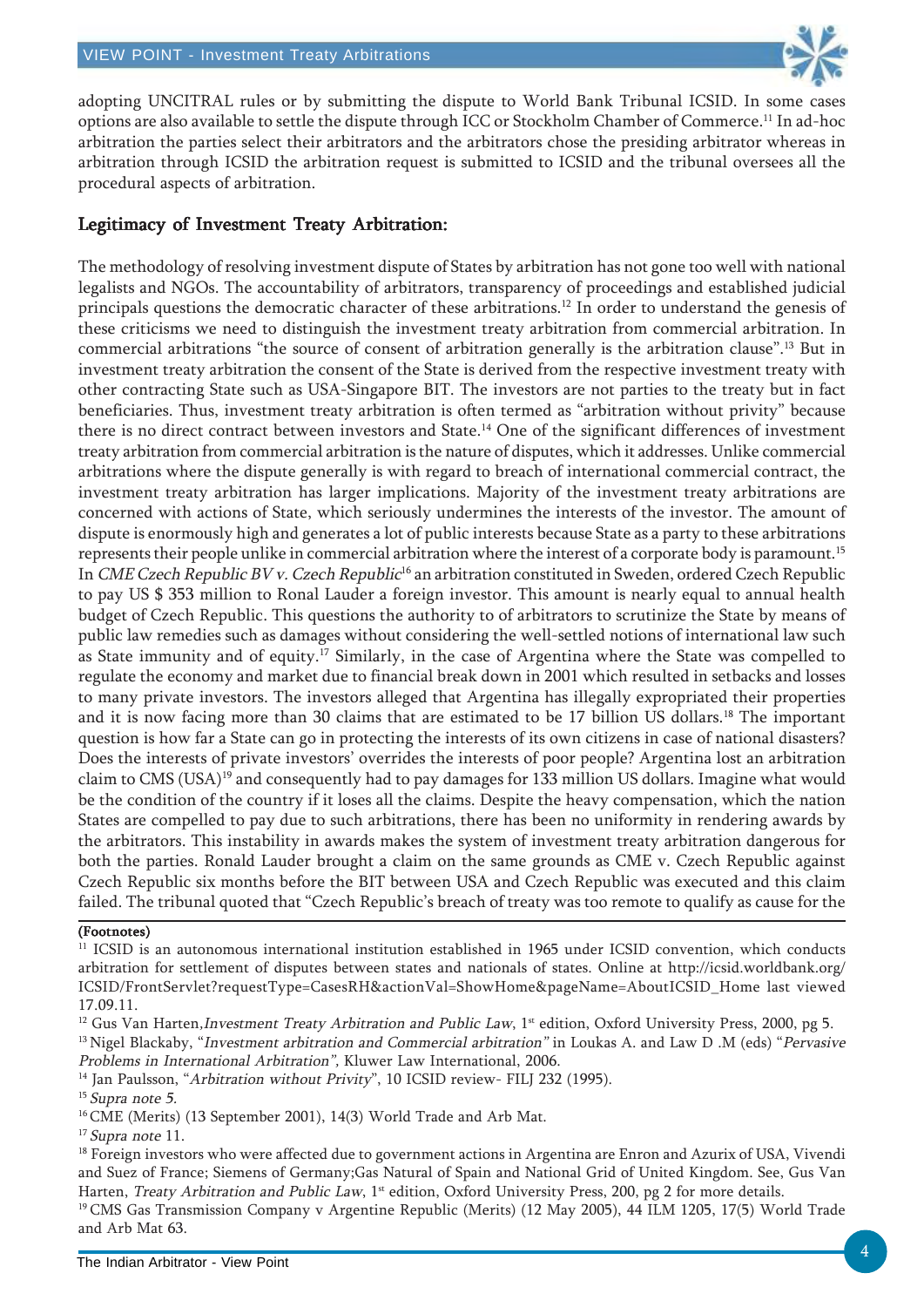

harm".<sup>20</sup> The legitimacy of investment treaty arbitration is questioned on the authority of arbitrators i.e. what right do they have in binding a State. Some critics suggest that the arbitrators do have their personal interests in arbitrations and due to lack of transparency there is a widespread corruption in this system of dispute resolution.<sup>21</sup> However, there are enough benefits of investment treaty arbitration, which are often used to counter the legitimacy argument. Jan Paulsson famously argues that how can a system be illegitimate when both the parties themselves have appointed the arbitrators.<sup>22</sup> For example, if there is an international judicial framework set up to decide investment treaty cases, the judges on the court might not adequately represent the interests of all the nation States. Thus, the question of legitimacy is portrayed as to be subjective in nature that varies according to the needs of the nation States. However, in my view legitimacy of a system is derived from the constitutional foundations of the system. It would not be correct to label the whole regime of investment treaty arbitrations illegitimate because there are no constitutional foundations of such regime. The States negotiate BITs, they ratified ICSID convention and if the ICSID Tribunal binds them to its awards it cannot be termed illegitimate. However, the problem of legitimacy for private arbitrators arises because of the nature of disputes that are settled by such tribunals. Does a nation keen on protecting environment be bound by the arbitrators to honor its commitment to foreign investors first?<sup>23</sup> The conflict of private and public interest in such arbitration proceedings brings the question of legitimacy into light. The question of arbitrability is of grave importance. In commercial arbitrations the boundaries are well defined such as public and private adjudication of disputes. "The Courts act as gatekeepers for public policy issues in commercial arbitrations".24 This distinction is absent when it comes to investment treaty disputes because Courts have absolutely no power.

#### (Footnotes)

 $^{22}$  Jan Paulsson, What Authorities Do International Arbitrators Have over States?inAlberJan Vander Burg,ed, New Horizans in International Commercial Arbitration And Beyond, Kluwer Law International 2005. <sup>23</sup> Supra note 4.

 $24$  Ibid.

## Interested to contribute Articles?

We would like to have your contributions. Articles should be in English. Please take care that quotations, references and footnotes are accurate and complete. Submissions may be made to the Journals Division, Indian Institute of Arbitration & Mediation, G-209, Main Avenue, Panampilly Nagar, Cochin - 682 036 or editor@arbitrationindia.com.

Publication of the Article will be the discretion of IIAM and submissions made indicates that the author consents, in the event of publication, to automatically transfer this one time use to publish the copyrighted material to the publisher of the IIAM Journal.

## **Interested to start ADR Centre?**

Indian Institute of Arbitration & Mediation is looking for parties interested to start IIAM Chapters in various states and cities.

If you have a passion for dispute resolution and you are interested to start a Dispute Resolution Centre, please mail your details to: dir@arbitrationindia.com

**For details of IIAM activities visit www.arbitrationindia.org**

<sup>&</sup>lt;sup>20</sup> Lauder (Ronald S) v Czech Republic (Final Award) (3 September 2001), (2002) 4 World Trade and Arb Materials 35. <sup>21</sup> David D. Caron, Investor State Arbitration: Strategic and Tactical Perspectives on Legitimacy, Suffolk Transnational Law Review ,vol 32, no.2, pg 513-524.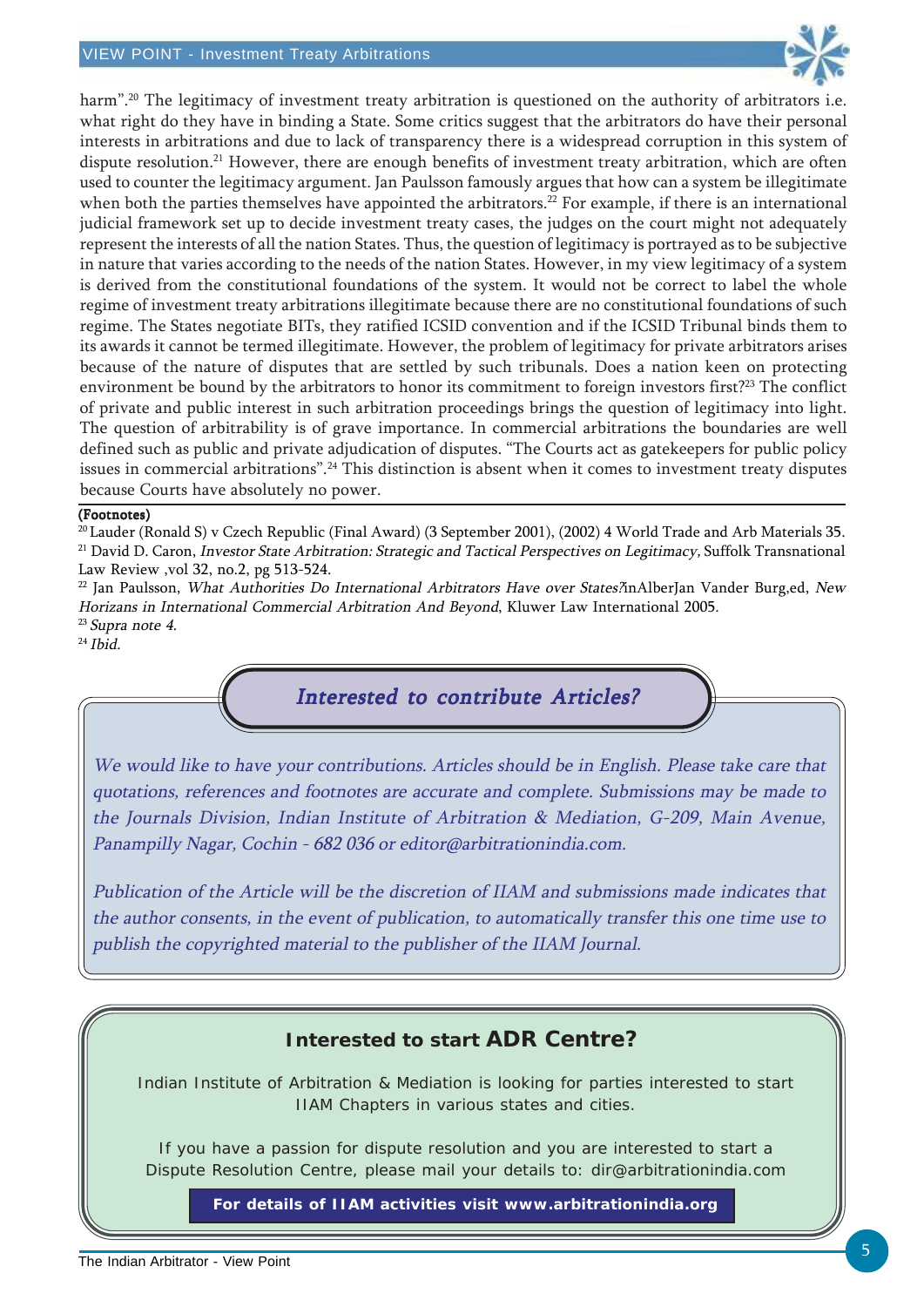

### Suggested Reforms in Current Investment Treaty Arbitration:

One of the advantages of arbitration generally is that the forum provides parties to appoint their arbitrators. This is significant because not only the parties decide who will judge them but they also make sure that person with requisite specialization is appointed.25 An arbitrator need not be a law practitioner but he/she can be from any field e.g. well-qualified engineer or technologist etc. Thus, the idea to abandon the process of dispute resolution by arbitration and recourse to the conventional way of diplomatic protection seems less attractive in international scenario.26 There have been suggestions to set up a permanent tribunal like WTO Dispute Settlement Tribunal<sup>27</sup> to review investment treaty arbitration awards.<sup>28</sup> The problem with current situation is that it indeed gives arbitrators too much power. The arbitrators know that their awards are going to be binding and there will be no appeal to it. This character of arbitration disturbs legal nationalists the most. The stakes involved in investment treaty disputes are very high. It can drain substantial amount of wealth from a nation. The public interest involved in such arbitrations is so big that the current system completely fails in accommodating such interests in awards. In fact, in some situations the dispute becomes a major political issue such as in "Cochamba Water Wars" in Bolivia where privatization of water resources led to heavy violence and bloodshed.<sup>29</sup> The inability of the current system lies in the fact that it views the disputes with grave public consequence as a private breach of investor's rights by states. The worldwide expansion of ICSID and recognition of investment treaty awards through New York Convention<sup>30</sup> has created a big enforcement regime for investment treaty arbitration. Although, major reforms in the process of dispute settlement is not easy and will not come overnight but the treaty negotiation should be taken more seriously and diligently so as to allow nation States to protect public interest involved in factors such as environment, natural resources, financial crisis etc. It would be wrong to say that there is no scope for review of investment treaty awards because ICSID allows enforcement of awards made by its tribunal only if they confirm to the convention.31 However, there are tough questions, which need to be answered if we need to control the powers of private arbitrators. There is a need to develop substantial jurisprudence for investment treaty arbitrations and a permanent review body would help in bringing uniformity to the system. This uniformity although comes with a price tag because any kind of review escalates costs and consume time. The challenge above us is how to gain consensus on forming a review body. Who should appoint the members of such review body and what should be their composition? Arbitration is not meant only for law practitioners but all the experts in their field are eligible to arbitrate. If such review body has to exist how it can manage issues of expertise. There are more than just procedural problems for setting up a review body. Nations all over the world must possess the will to change the regime of investment treaty arbitration for its own good. The key to all these questions lies in drawing a line between public interest and private interest. Investment treaty arbitrations do not favor nations but investors and it is not necessary that the capital importing nations were always paying the price but soon capital-exporting nations might feel the heat. The negotiations of treaty are prime importance because once ratified, nations have to oblige by it. Thus, it is extremely important that the nation States safeguard their public interests while negotiating any kind bilateral investment treaty.

#### (Footnotes)

<sup>25</sup> Supra note 21.

 $26$  Supra note 6.

See. http://www.wto.org/english/tratop\_e/dispu\_e/ab\_members\_bio\_e.htm last visited 19/9/11.

<sup>28</sup> Supra note 21.

29 Oscar Olivera& Tom lewis, COCHABAMBA Water war in Bolivia, 33-47, 2004.

<sup>30</sup> "The Convention on the Recognition and Enforcement of Foreign Arbitral Awards, also known as the "New York Arbitration Convention" or the "New York Convention," is one of the key instruments in international arbitration. The New York Convention applies to therecognition and enforcement of foreign arbitral awards and the referral by a court to arbitration". See, http://www.newyorkconvention.org/ last viewed on 21.09.11.

 $31$  Supra note 6.

(Author: Umang Singh is a  $3<sup>rd</sup>$  year Law Student of Nalsar University of Law, Hyderabad, India)

<sup>&</sup>lt;sup>27</sup> WTO Dispute Settlement Body or DSB is made up of all member governments, usually represented by ambassadors or equivalent. They appoint a seven member appellate tribunal who are person of recognized authority having expertise in international trade law and are unaffiliated to any government.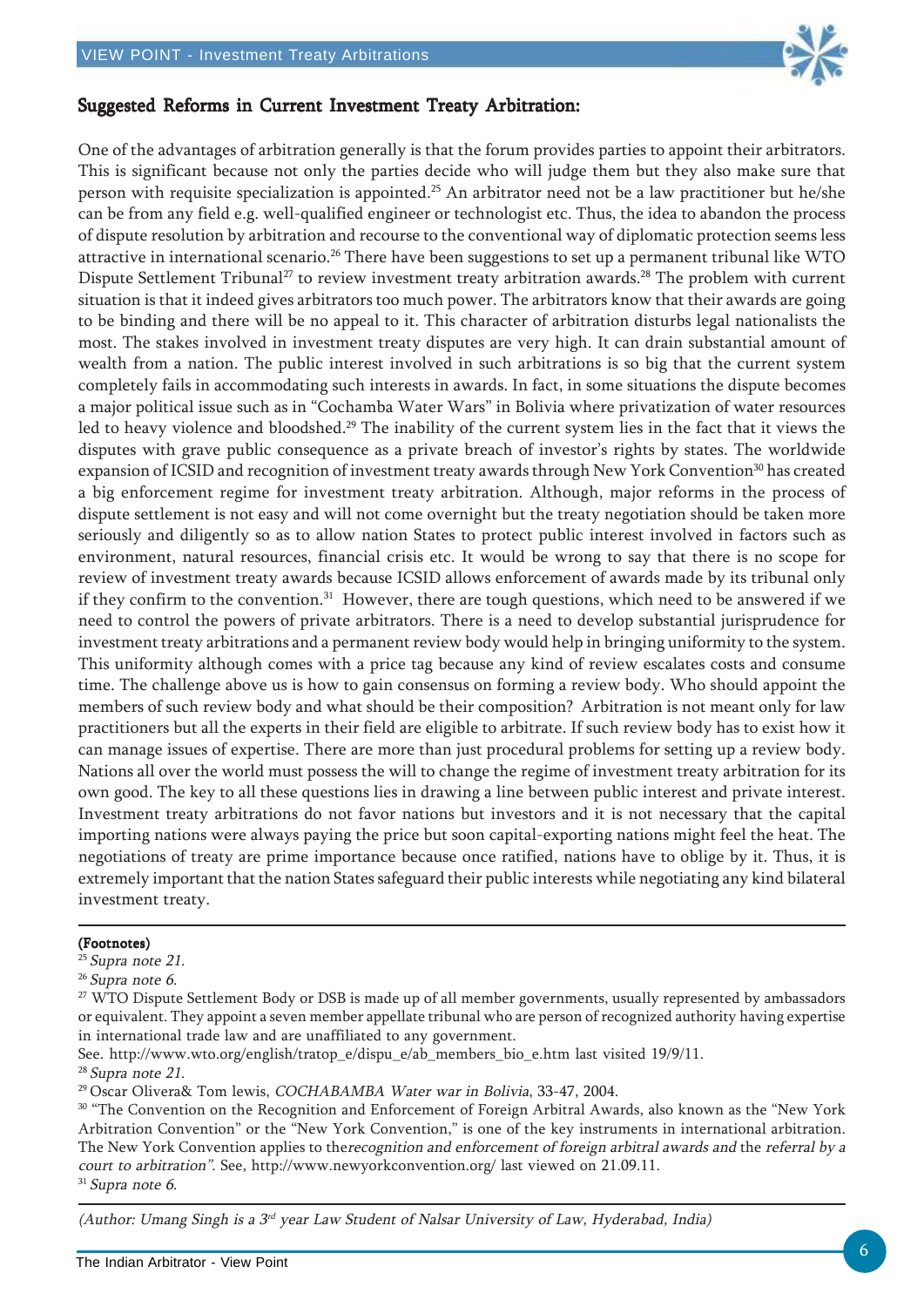

# Renovating the Bridge : MRINALINI SINGH

The arbitration bridge for smooth drive i.e. to maintain healthy relationship between parties has gone rough with time. A strong need is being felt to modernize the bridge. The Ministry of Law has circulated a consultation paper for proposed amendment in the Indian Arbitration Act. The author deals with development of arbitration law in India, the existing problems and the problems which may be faced due to the proposed amendments and proposes some additional changes.

### INTRODUCTION: INTRODUCTION:

The significant increase in the role of international trade in the economic development of nations over the last few decades has been accompanied by a considerable increase in the number of commercial disputes as well. In India too, rapid globalization of the economy and the resulting increase in competition has led to an increase in commercial disputes. At the same time, however, the rate of industrial growth, modernization, and improvement of socio-economic circumstances has, in many instances, outpaced the rate of growth of dispute resolution mechanisms. In many parts of India, rapid development has meant increased caseloads for already overburdened courts, further leading to notoriously slow adjudication of commercial disputes.1 As a result, Alternative Dispute Resolution mechanisms including arbitration have become more crucial for businesses operating in India as well as those doing businesses with Indian firms.

As per Asian International Arbitral Journal 2008, percentage of domestic arbitral awards challenged before the SC and HC in India on various grounds between 1996 to 2007 are:<sup>2</sup>

| Grounds              | SC.  |                   | HC SC&HC<br>(Foreign award) |
|----------------------|------|-------------------|-----------------------------|
| Jurisdiction         |      | 68.75 43.53 29.41 |                             |
| <b>Public Policy</b> |      | 12.5 26.72 17.64  |                             |
| Limitation           |      | $6.25$ $13.62$ -  |                             |
| Non Appreciation of  |      |                   |                             |
| facts and evidence   | 12.5 | 247               |                             |

The former minister of law Veerappa Moily has in his speech said that there are 52,592 cases pending in Supreme Court and 71,680 cases and 49,417 cases in Allahabad and Kolkata High

#### (Footnotes)

<sup>1</sup> Nearly 30 million cases pending in courts (www.rtiindia.org). 2 Asian International Arbitration Journal, 2008, vol.4, number 1, page 73-74,81.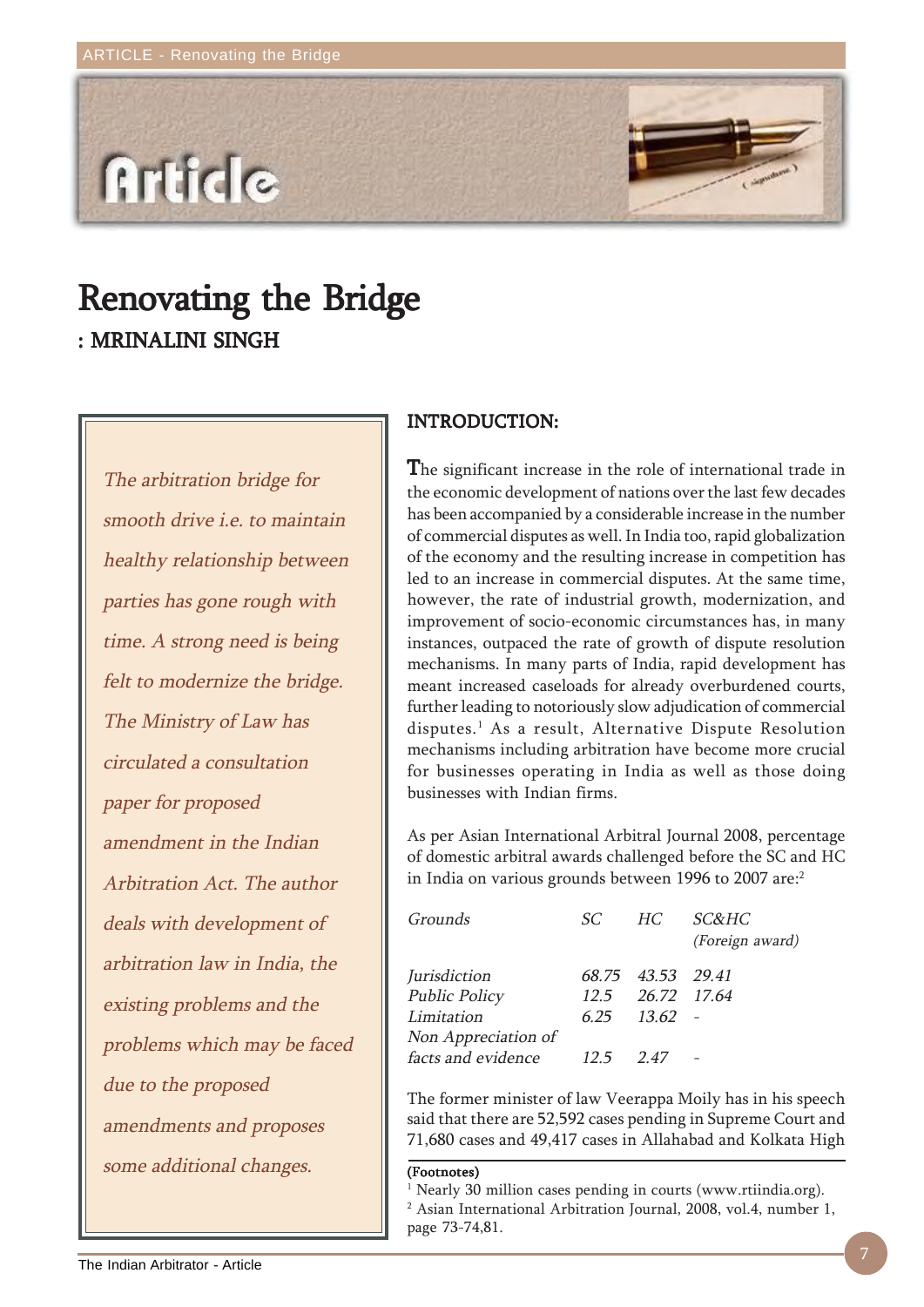

Court respectively emphasizing on the need of ADR mechanism.3

The bridge of arbitration though was constructed way back by the legislature for parties at dispute to cross it amicably by spending less fuel (money) and avoid longer route (of court). But it has failed to achieve its purpose. Even today a large number of parties take a longer route of court. A need for bridge's (Arbitration and Conciliation Act, 1996) renovation has arisen. An attempt was made to amend the Arbitration and Conciliation Act, 1996 in 2003 but it failed as the Standing Committee of Law Ministry felt that the Bill "gave room for excessive intervention by the courts in arbitration proceedings." $^4$  A Consultation Paper was published by the Ministry of Law & Justice, Government of India on 8th April 2010 carrying the proposed amendment in ADR Act and comments were invited on the proposed amendments. The purpose behind the proposed amendments to the said Act is to minimize court intervention in arbitral proceedings and to institutionalize the arbitration process in India.

## ADDITIONAL (SUGGESTED) CHANGES: ADDITIONAL (SUGGESTED) CHANGES:

Law Commission in its consultation paper has proposed many changes to make the Arbitration and Conciliation Act, 1996 more effective. In addition to the proposed changes following changes can also be brought.

- 1. The terms seat and place have been in controversy since long. In the case of Videocon Industries Ltd. v. UOI and Anr.<sup>5</sup>, the Supreme Court has discussed the meaning of seat and place. The Act can contain India to be the seat of arbitration when the contract of arbitration involving Indian party does not specify the seat of arbitration or stipulates a floating arbitration.<sup>6</sup>
- 2. Section 2(1)(e) of the Arbitration and Conciliation Act, 1996 uses term place. This term (place) shall be replaced by seat as the term 'place' means a locale where proceedings may be carried on account of convenience, whereas substantive legislative significance is attached with the term 'seat' and is decisive as to the law governing arbitration.7
- 3. As the Act is applicable on both domestic and international commercial arbitration it goes ambiguous at places. Further clarity with respect to its application in domestic and international commercial arbitration is required.
- 4. An unresolved issue that has arisen with regard to interim measures is whether Indian courts have jurisdiction to grant interim measures of protection where the seat of arbitration is 'foreign'. This might occur where two parties (Indian national v. non-Indian) hold arbitration outside India and the Indian party needs an interim measure of protection of an Indian court to secure their rights (i.e. to secure assets, to appoint receiver, etc). Since interim measures are of great practical importance to the parties involved, the determination of which decision-making body to approach is of critical importance. Unfortunately, the Supreme Court has not yet settled the issue, and the answer has, like a burning ember, been tossed from court to court. The Act can specifically lay down under Section 9 of the Act as to jurisdiction of the court to grant or not to grant interim measure in cases where parties or one of the party is Indian and seat of arbitration is foreign.8
- 5. Under Section 9 of the Arbitration and Conciliation Act, 1996 after an interim order is granted by the court if the party fails to initiate the arbitral proceedings, the interim order of protection passed by the court becomes almost a final order. Since the Original Petition is already disposed, the only remedy available for the party who has suffered the interim order of protection is to file a writ petition under Article 227 of the Constitution of India before the High Court. Further once the interim order of

#### (Footnotes)

<sup>3</sup> Indian Express 'The Government Contemplating Amendment to Arbitration', Bangalore 26 August 2009

<sup>4</sup> Indian Express 'The Government Contemplating Amendment to Arbitration', Bangalore 26 August 2009

<sup>&</sup>lt;sup>5</sup> Decided on 11<sup>th</sup> May 2011

<sup>6</sup> CONSULTATION ON AMENDING THE INDIAN ARBITRATION ACT by Ashok Sancheti in Indian Council of Arbitration, Vol. XLVII

<sup>7</sup> Indian Legal Space "Amendments required in Indian Arbitration and Conciliation Act" by Lavanya Chandan

 $\rm ^{8}$  Finding Harmony with UNCITRAL Model: Contemporary issues in International Commercial Arbitration in India after the arbitration and Conciliation Act 1996 by Sandeep S. Sood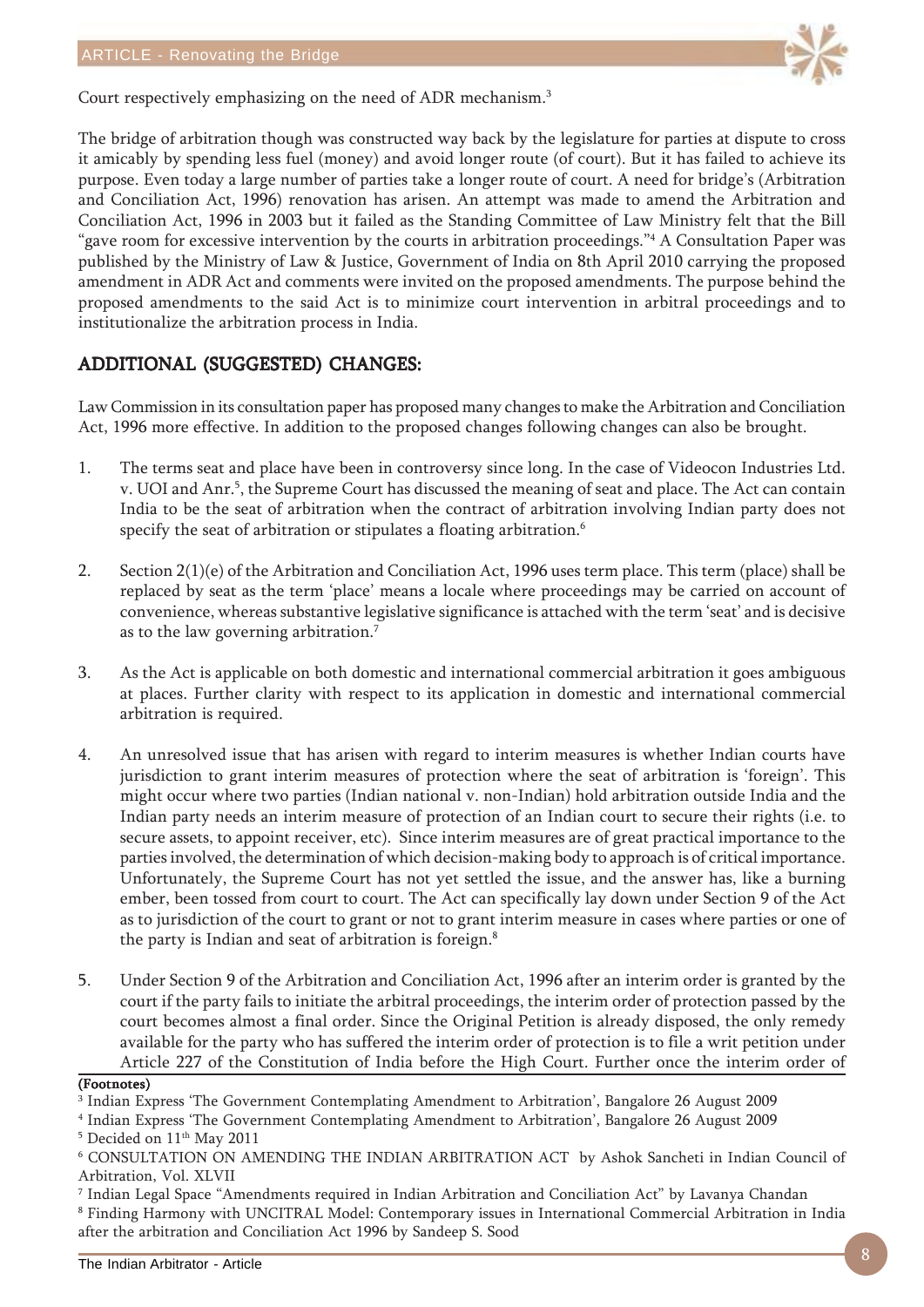

protection is passed by the Court under S.9, even if the arbitral tribunal finds subsequently, that such order may have to be varied or modified, the arbitral tribunal finds that its power under Section 17 may not be effective to override or alter the orders given by the court under Section 9 of the Act. This leads to failure of justice. So Section 9 and 17 (with respect to changes in Section 9) of Act can also be amended.9

6. At present after making an award the arbitral tribunal gives the original stamped award to the claimant and in some cases the arbitral tribunal gives signed copies to the parties and retains the stamped award. A proper procedure can be to file the original stamped award in the Arbitration Division of the High Court or the Principal Civil Court of Original jurisdiction, as the case may be, which would deal with

#### (Footnotes)

9 Comments and suggestions on the consultation paper by Indian Institute on Arbitration& Mediation. "Sec. 9(iii) Where a party makes an application under sub-section (i) or (ii) for the grant of interim measures before the commencement of arbitration, the Court shall direct the party in whose favour the interim measure is granted, to take effective steps for the appointment of the arbitral tribunal in accordance with the procedure specified in section 11, within a period of thirty days from the date of such direction. (iv) The Court may direct that if the steps referred to in sub-section (iii) are not taken within the specified period, the interim measure granted under section 9, shall stand vacated on the expiry of the said period: Provided that the Court may, on sufficient cause being shown for the delay in taking such steps, extend the said period. (v) Where an interim measure granted stands vacated under sub-section (iv),the Court may pass such further direction as to restitution as it may deem fit against the party in whose favour the interim measure was granted under this section. (vi) While passing orders of interim protection under sub-sections (i) or (ii), the court may specify that the interim measure of protection granted, may be modified, altered or vacated, if the Arbitral Tribunal, after going through the evidence of the case, finds that such modification, alteration or cancellation is required for the ends of justice." Section 17 (3) Where a party makes an application under sub-section (1), for which there is already an order under Sec. 9 by the court, then if the arbitral tribunal feels, after going through the evidence that such order should be modified, varied or vacated for the interest of justice and for the balance of convenience, shall pass appropriate orders under sub-section (1), modifying, varying or canceling such orders, with such conditions as it may deem fit in the circumstances of the case. Provided that such modification, variation or cancellation shall not result in nullifying the execution of the award that may be passed against a party."



During the wedding rehearsal, the groom approached the minister with an unusual offer. "Look, I'll give you \$100 if you'll change the wedding vows. When you get to me and the part where I'm to promise to 'love, honor and obey' and 'forsaking all others, be faithful to her forever,' I'd appreciate it if you'd just leave that part out."

He passed the minister the cash and walked away satisfied.

The wedding day arrives, and the bride and groom have moved to that part of the ceremony where the vows are exchanged. When it comes time for the groom's vows, the minister looks the young man in the eye and says, "Will you promise to prostrate yourself before her, obey her every command and wish, serve her breakfast in bed every morning of your life and swear eternally before God and your lovely wife that you will not ever even look at another woman, as long as you both shall live?"

The groom gulped and looked around, and said in a tiny voice, "Yes."

The groom leaned toward the minister and hissed, "I thought we had a deal."

The minister put the \$100 into his hand and whispered back, "She made me a much better offer."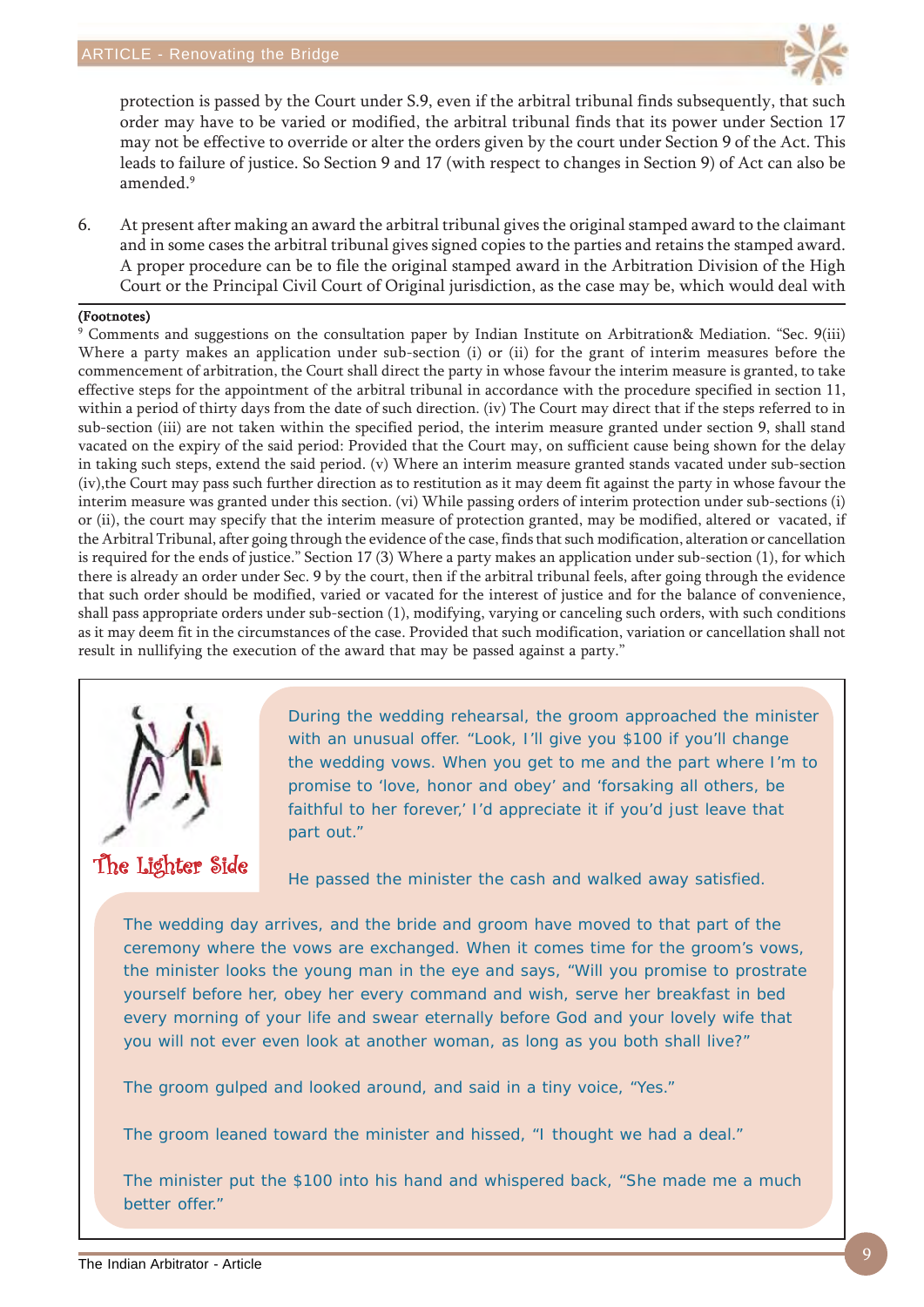

challenge under Section 34 or execution under Section 36 and to give signed copies to the parties. So, Section 32 also can be amended.<sup>10</sup>

- 7. To ensure implied arbitration in high consideration value contracts it would be preferable to incorporate a clause in Arbitration and Conciliation Act, 1996 requiring compulsory arbitration agreement clause in contract of or above a certain amount.
- 8. The Commercial Division of High Courts Act, 2009 has undergone change. This change would require some more amendments in Arbitration & Conciliation Act, 1996.<sup>11</sup>
- 9. A new chapter can be included after Part I of the schedule under the title, "Single Member Fast Track Tribunal or Fast Track Arbitration". After the Third Schedule there should be an insertion of Fourth Schedule which will contain the constitution of Fast Track Tribunal, procedure to be applied and representation of Counsel, etc.<sup>12</sup>
- 10. One of the issues which can arise with respect to institutional arbitration is "competency of the arbitrator". A rule with respect to qualification of arbitrators should be developed. The legislature can further add a provision directing government to lay down the necessary qualifications for arbitrators.

## IMPACT OF CHANGES IN THE ACT:

It is only when disputes come before the court, no matter how well the drafting is, we realize legislative short comings. However on close analysis, following impact can be seen after the application of changes proposed by the law ministry in the Arbitration and Conciliation Act, 1996.

- i) Decision of institution will not act as precedent. Law develops with the help of judicial interpretation. The sapling of arbitration though has been planted in India it still has to spread its roots. The scope of development of arbitration law will decrease substantially due to reduction in number of arbitration cases in the court.
- ii) Over the time more rules and laws will be framed with respect to institutional arbitration. Each of such rules and laws being compulsory it will be incorporated into traditional court process.

### (Footnotes)

<sup>10</sup> Comments and suggestions on the consultation paper by Indian Institute on Arbitration& Mediation "Sec. 32(4) -On passing of the final award, the original stamped award and a photocopy of the arbitral award duly signed on each page by the members of the arbitral tribunal, together with the original arbitral records shall be filed in the Principal Civil Court of Original jurisdiction in the District or if the arbitration is relating to commercial disputes of specified value, in the Arbitration Division of the High Court, by the arbitral tribunal or the institution under Sec.6, if so designated, within thirty days of the making of the award along with the list of papers comprising the arbitral records. (5). Where the arbitral tribunal or institution, as the case may be, fails to file the original stamped award, photocopy of the arbitral award and the arbitral records under sub-section (4), any of the parties may give notice to the arbitral tribunal or institution to do so within a period of thirty days from the date of receipt of such notice, failing which the party may request the Principal Civil Court of Original jurisdiction in the District or if the arbitration is relating to commercial disputes of specified value, in the Arbitration Division of the High Court to direct the arbitral tribunal or the institution to file the award and records."

<sup>11</sup> Comments and suggestions on the consultation paper by Indian Institute on Arbitration& Mediation "Section  $2(1)(e)$ :"Court", in relation to, (i) sections other than sections specified in sub-clause (ii) means: (a) the principal Civil Court of original jurisdiction in a district, or (b) any Court of coordinate jurisdiction to which the Court referred to in sub clause (a) transfers a matter brought before it, and includes the High Court in exercise of its original jurisdiction to decide the questions forming the subject matter of the arbitration if the same had been the subject matter of a suit, but does not include any Civil Court of a grade inferior to such principal Civil Court, or any Court of Small Causes; and (ii) sections 34, 36 and 37 where the arbitration is relating to commercial disputes of specified value, means the Commercial Division of the High Court constituted under sub-section (1) of section 3 of the Commercial Division of High Court Act, 13(2) Amendment in Section 37: In section 37, in sub-section (1), in clause (b), the following proviso shall be inserted, namely:- "Provided that where the arbitration relates to a commercial dispute of specified value, the appeal shall lie to the Supreme Court in accordance with the provisions contained in section 13 of the Commercial Division of High Courts Act, 2009."

<sup>12</sup> 176<sup>th</sup> Report of Law Commission of India on Arbitration and Conciliation (Amendment)Bill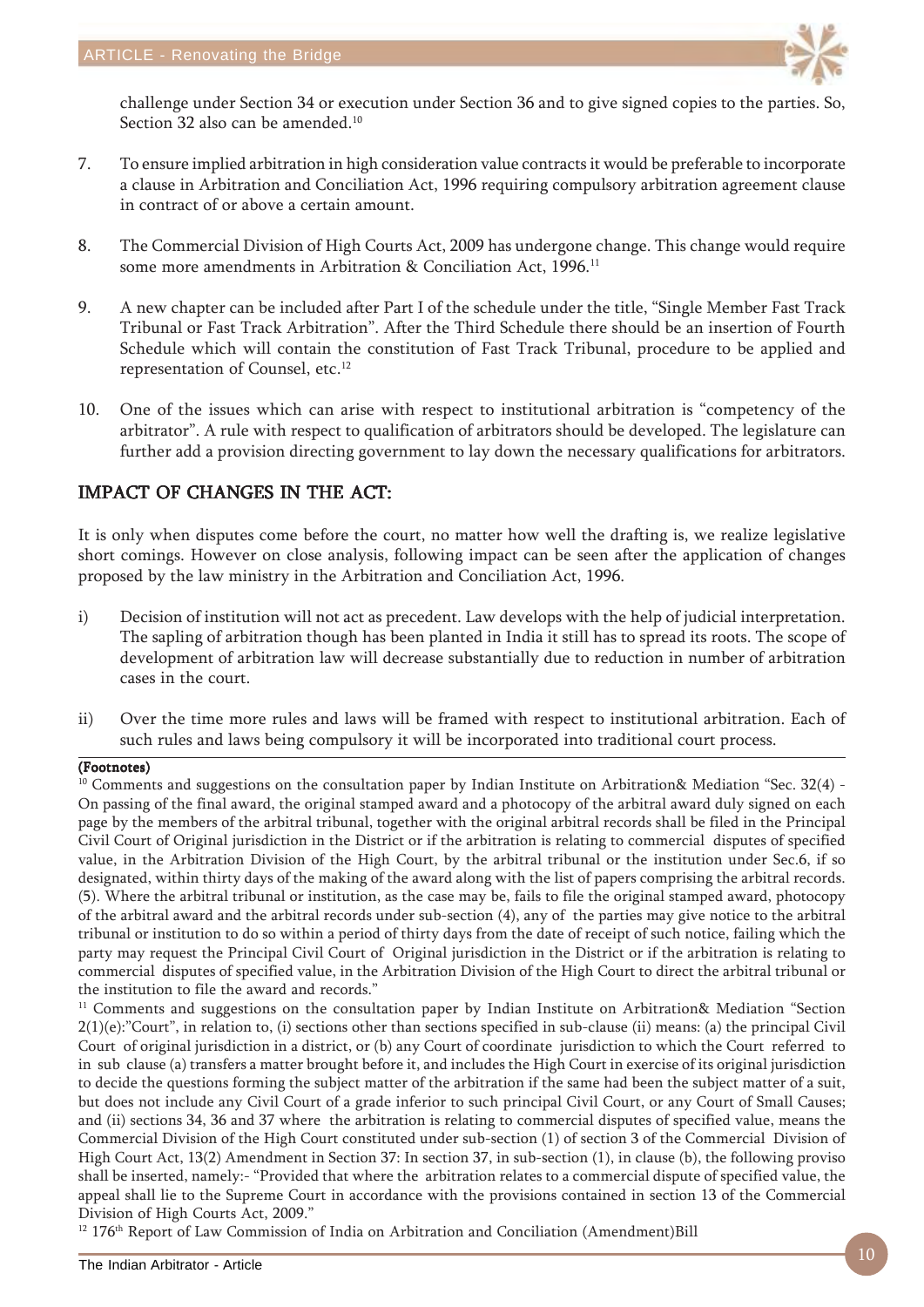

- iii) The awards of institutions cannot be appealed and might not be published. It cannot fully contain the urge of the homo ratio juris to rely on previous decisions and to seek coherence.
- iv) Issues with respect to degree of confidentiality will arise.
- v) In the institutional arbitration there can be dictatorship of experts.
- vi) As the Act does not talk about the qualification of arbitrators, there can be cases challenging the competency of arbitrator to arbitrate, thus rendering the entire purpose behind institutionalizing arbitration futile.
- vii) Soon with respect to systematically review the governing policies, rules and procedures with an eye towards continual revision will be made by the courts when any dispute challenging the process of arbitration arises before it or by the Central Government. But it will result into ossification of flexible arbitration process.
- viii) Most arbitrations are ad hoc arbitrations. There are few institutions which can provide arbitration facilities under their Rules. Often, retired judges are appointed as arbitrators who, by virtue of long tenures behind the Bench, have got accustomed to tedious rules pertaining to procedure and evidence. As a result, arbitrations become a battle of pleadings and procedures, with each party trying to stall if it works to their favor.13 And, there may be a temptation for arbitrators to prolong the arbitration to earn higher "sitting fees".<sup>14</sup>

#### (Footnotes)

<sup>13</sup> Promod Nair, "Quo vadis Arbitration in India?" http://www.thehindubusinessline.com/2006/10/19/stories/ 2006101900101100.htm

14 "Is Judicial Intervention in arbitration justified?" http://indiacorplaw.blogspot.com/2009/04/nlsir-symposium-is-Judicial.html

Think ... The longer I live, the more I realize the impact of attitude on life. Attitude to me is more important than facts. It is more important than the past, than education, than money, than circumstances, than what other people think, or say or do. It is more important than appearance, giftedness or skill. It will make or break a company, a church or a home. The remarkable thing is we have a choice every day regarding the attitude we will embrace for that day. We cannot change our past. We cannot change the fact that people will act in a certain way. We cannot change the inevitable. The only thing that we can do is to play on the one string we have and that is our attitude. I'm convinced that life is 10% what happens to me and 90% how I react to it. And so it is with you. ~Charles Swindall~ **Attitude**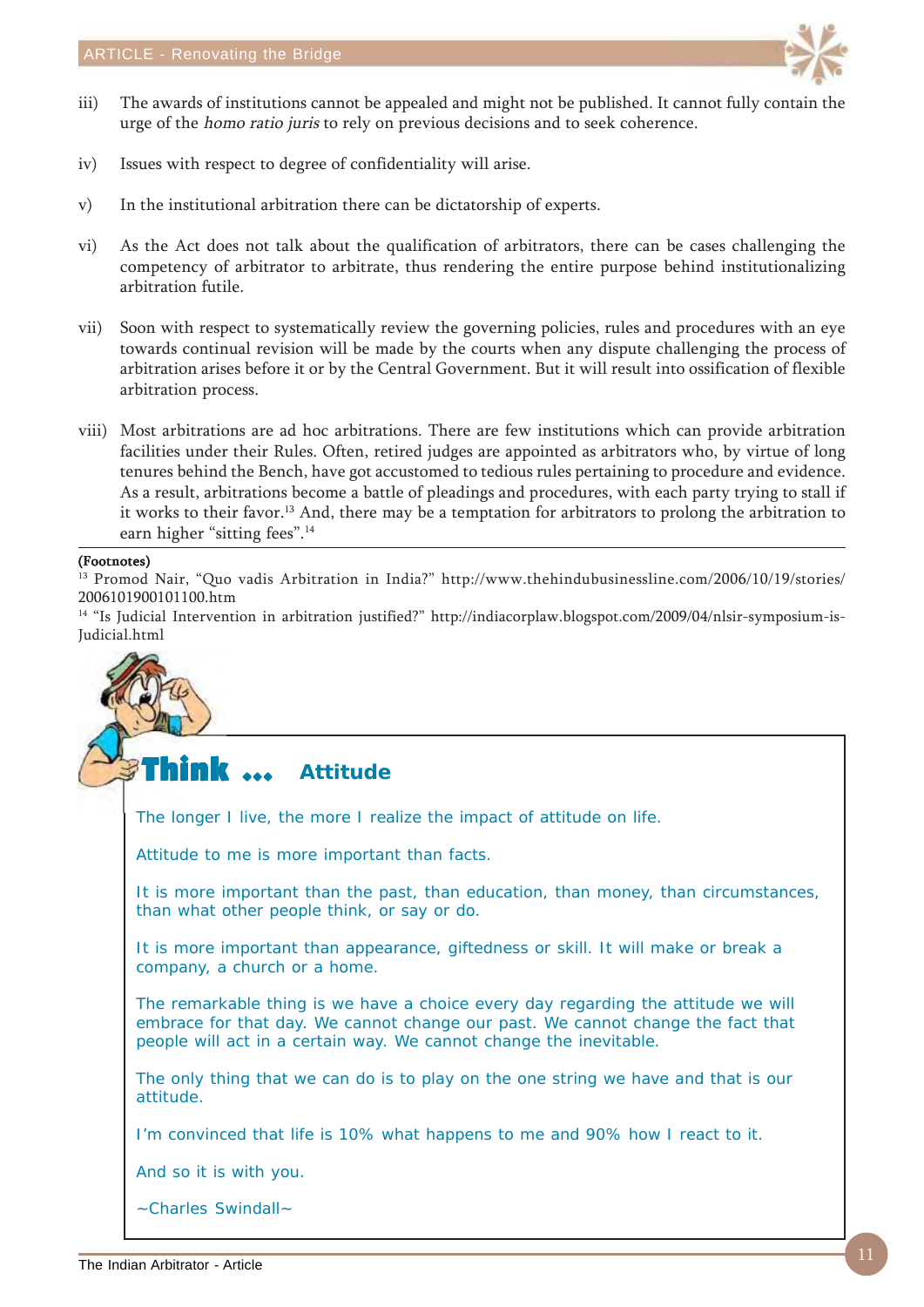

- ix) Whispers also abound of arbitrators being vulnerable to 'being procured' and those with deep pockets being able to purchase justice.<sup>15</sup>
- x) Many arbitrators are not familiar with the practice of arbitration or how to effectively conduct the arbitral process.16
- xi) Without institutionalization, parties to a foreign arbitration simply will not have the option to seek interim measures which may result in a denial of justice.
- xii) Court assistance may be essential to justice because in many cases jurisdiction of the foreign arbitral tribunal is limited and it inherently lacks enforcement capabilities.<sup>17</sup>

## **CONCLUSION**

The Act was laid down way back in 1996. An amendment is a constructive attempt to update it with the changing times. The consultation paper calling for views of people will help people in participating actively and expressing their views. No matter how equipped a person is, it is not possible to foresee every situation. All what is needed now is that the law ministry looks into the view of people and makes further changes in the proposed amendment before coming up with an amended Arbitration and Conciliation Act, 1996.

### (Footnotes)

<sup>15</sup> "Is Judicial Intervention in arbitration justified?" http://indiacorplaw.blogspot.com/2009/04/nlsir-symposium-is-Judicial.html

<sup>16</sup> "Is Judicial Intervention in arbitration justified?" http://indiacorplaw.blogspot.com/2009/04/nlsir-symposium-is-Judicial.html

<sup>17</sup> http://digitalcommons.law.uga.edu/cgi/viewcontent.cgi?article=1000&context=stu\_llm

(Author: Mrinalini Singh is a Law Student of the National Law Institute University Bhopal, India)



## Become part of IIAM

We are happy to invite you to become an IIAM Member. Apart from the Governing Council, elected from the members, it is decided to form Expert Committees and Users Committees from the members to give expert advice / opinions to the Governing Council on the improvement of ADR in India. Your association will provide the necessary inspiration for the endeavours of IIAM.



Choose from the different category of memberships.

For details: log on to www.arbitrationindia.com/htm/membership.htm or mail to dir@arbitrationindia.com

My grandfather once told me that there are two kinds of people: Those who do the work and those that take the credit. He told me to try to be in the first group; there was less competition there.

~Indira Gandhi~